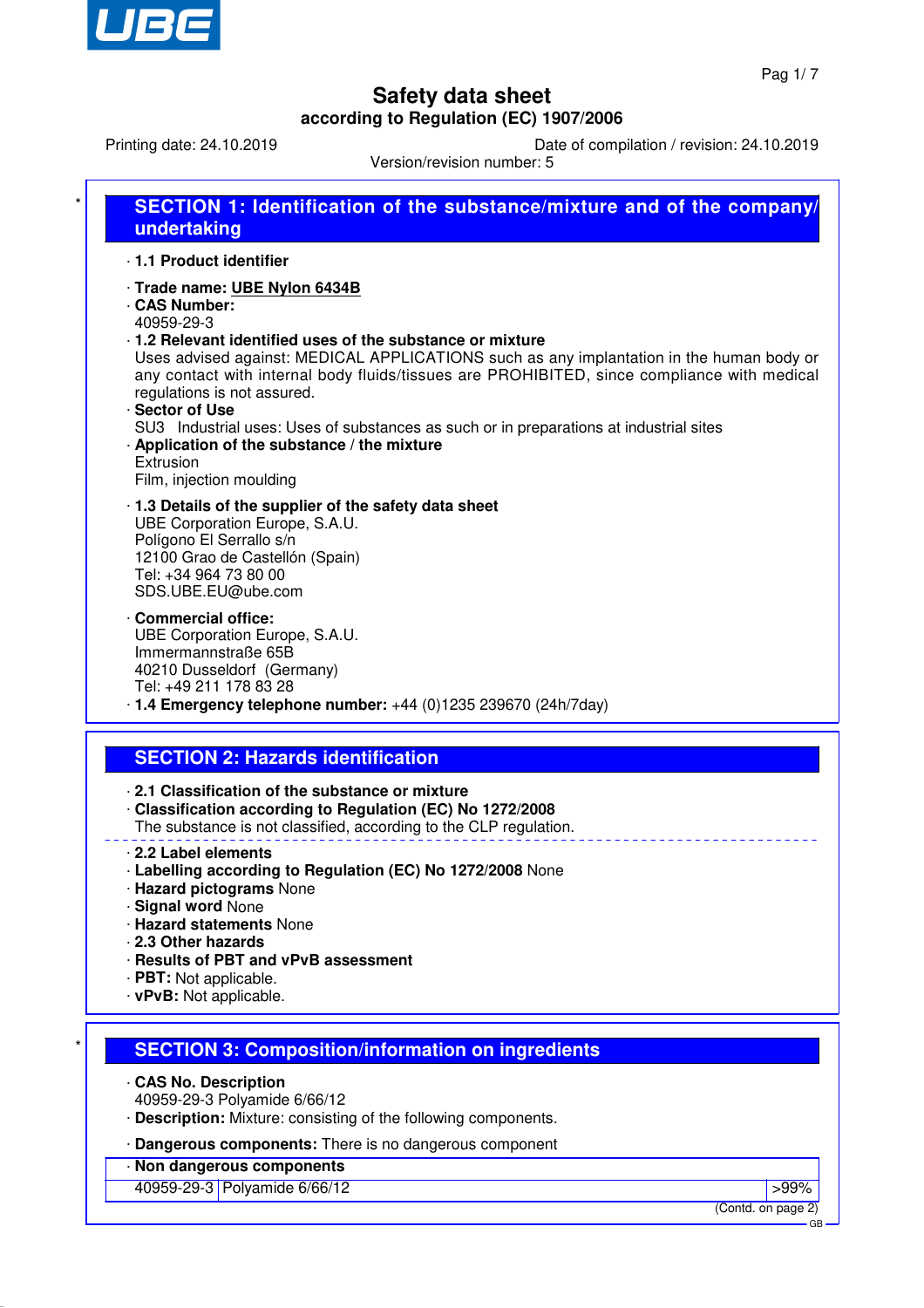

Printing date: 24.10.2019 Date of compilation / revision: 24.10.2019

Version/revision number: 5

**Trade name: UBE Nylon 6434B**

Others and the contract of the contract of the contract of the contract of the contract of the contract of the contract of the contract of the contract of the contract of the contract of the contract of the contract of the

## **SECTION 4: First aid measures**

#### · **4.1 Description of first aid measures**

#### · **General information:**

Immediately remove any clothing soiled by the product. Take affected persons out into the fresh air. Seek medical treatment.

· **After inhalation:**

If exposed to vapors from heating and molding material, remove to fresh air.

If symptoms, coughing and discomfort in nose and throat remain, get medical attention.

### · **After skin contact:**

Immediately wash with water and soap and rinse thoroughly.

If redness, itching or burning sensation develops, get medical attention.

After contact with the molten product, cool rapidly with cold water.

Do not pull solidified product off the skin.

Seek medical treatment.

· **After eye contact:**

Inmediately flush exposed area with copious amounts of tepid water for at least 15 minutes If redness, itching or burning sensation develops, do not rub eyes and immediately get medical attention.

· **After swallowing:**

Rinse out mouth and then drink plenty of water.

Do not induce vomiting; call for medical help immediately.

· **4.2 Most important symptoms and effects, both acute and delayed** At molten state, expected to cause burns to skin.

Irreversible dermatitis will occur if you do not wash affected skin immediately and thoroughly.

· **4.3 Indication of any immediate medical attention and special treatment needed**

Treatment: Treat according to symptoms (decontamination, vital functions), no known specific antidote.

## **SECTION 5: Firefighting measures**

· **5.1 Extinguishing media**

### · **Suitable extinguishing agents:**

**Water** 

Fire-extinguishing powder

Carbon dioxide

Use fire extinguishing methods suitable to surrounding conditions.

· **For safety reasons unsuitable extinguishing agents:** Not known

### · **5.2 Special hazards arising from the substance or mixture**

In case of fire, the following can be released: Carbon monoxide (CO) Carbon Dioxide (CO2) Under certain fire conditions, traces of other toxic gases cannot be excluded, e.g.: Hydrogen cyanide (HCN) Ammonia (NH3)

- · **5.3 Advice for firefighters**
- · **Protective equipment:** Firefighters should wear appropriate protective equipment Mouth respiratory protective device.

(Contd. on page 3)

GB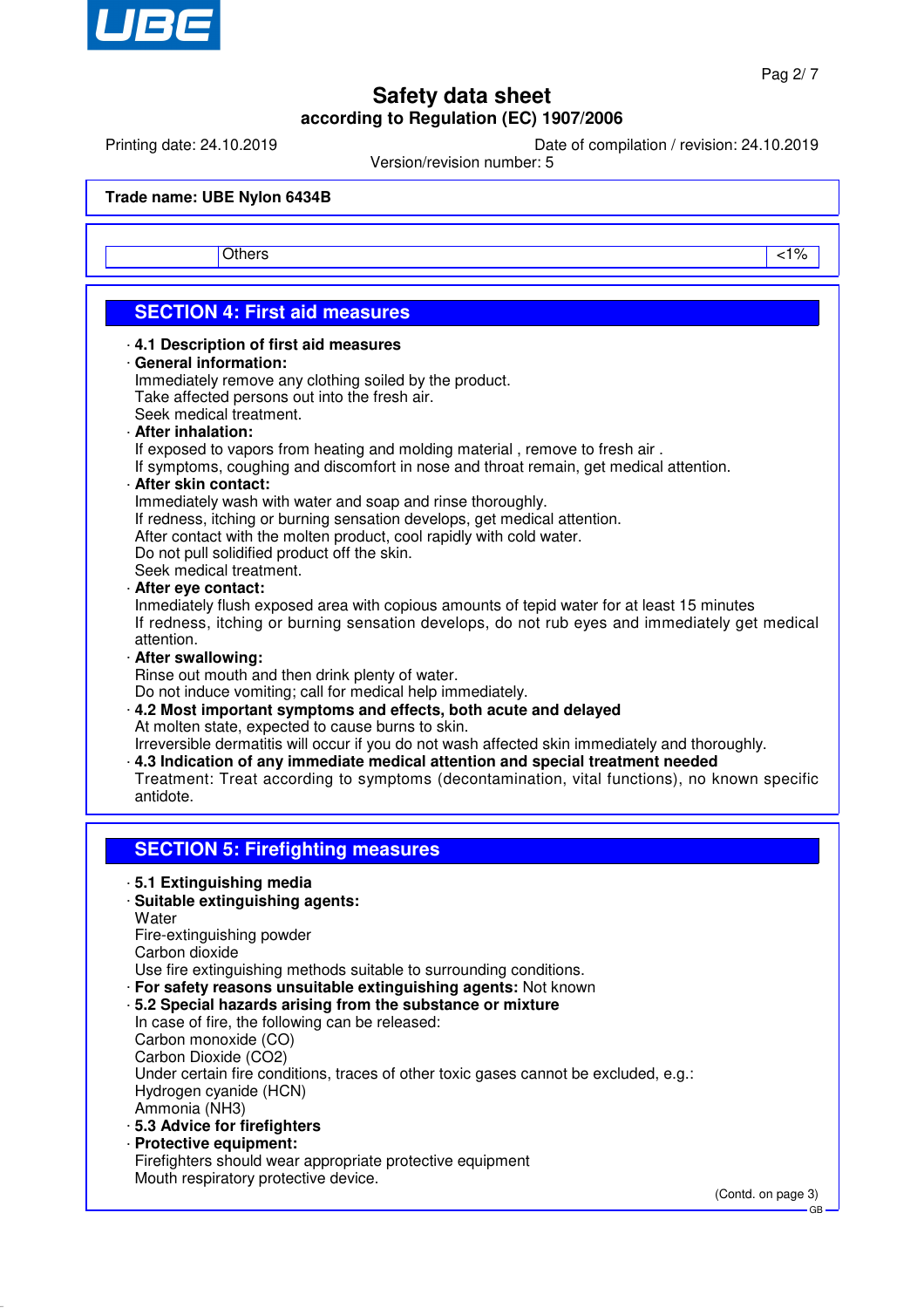

Printing date: 24.10.2019 Date of compilation / revision: 24.10.2019

Version/revision number: 5

### **Trade name: UBE Nylon 6434B**

### · **Additional information**

Cool endangered receptacles with water spray.

Collect contaminated fire fighting water separately. It must not enter the sewage system.

### **SECTION 6: Accidental release measures**

- · **6.1 Personal precautions, protective equipment and emergency procedures** Stop leak if you can do so without risk Remove combustible materials Ensure adequate ventilation Use personal protective equipment as indicated in paragraph 8
- · **6.2 Environmental precautions:** Do not allow to enter sewers/ surface or ground water.
- · **6.3 Methods and material for containment and cleaning up:**

Sweep up to prevent slipping on polymer pellets

Send for recovery or disposal in suitable receptacles.

- Dispose contaminated material as waste according to item 13.
- · **6.4 Reference to other sections** See Section 7 for information on safe handling. See Section 8 for information on personal protection equipment. See Section 13 for disposal information.

### **SECTION 7: Handling and storage**

· **7.1 Precautions for safe handling** Keep away from foodstuffs, beverages and feed. Immediately remove all soiled and contaminated clothing Wash hands before breaks and at the end of work. Do not eat, drink, smoke or sniff while working. Molten state: Avoid skin contact with the liquefied material. Avoid breathing dust/fume/vapours. · **Information about fire - and explosion protection:** Protect against electrostatic charges. · **7.2 Conditions for safe storage, including any incompatibilities**

- · **Storage:**
- · **Requirements to be met by storerooms and receptacles:**

Store in cool, dry conditions in well sealed receptacles.

- · **Information about storage in one common storage facility:** Not required.
- · **Further information about storage conditions:** Protect from heat and direct sunlight.
- · **7.3 Specific end use(s)**

No further relevant information available. See item 1.2

### **SECTION 8: Exposure controls/personal protection**

· **Additional information about design of technical facilities:** Adequate ventilation should be maintained at handing. Additionally, local exhaust ventilation recommended at melting process.

(Contd. on page 4)

GB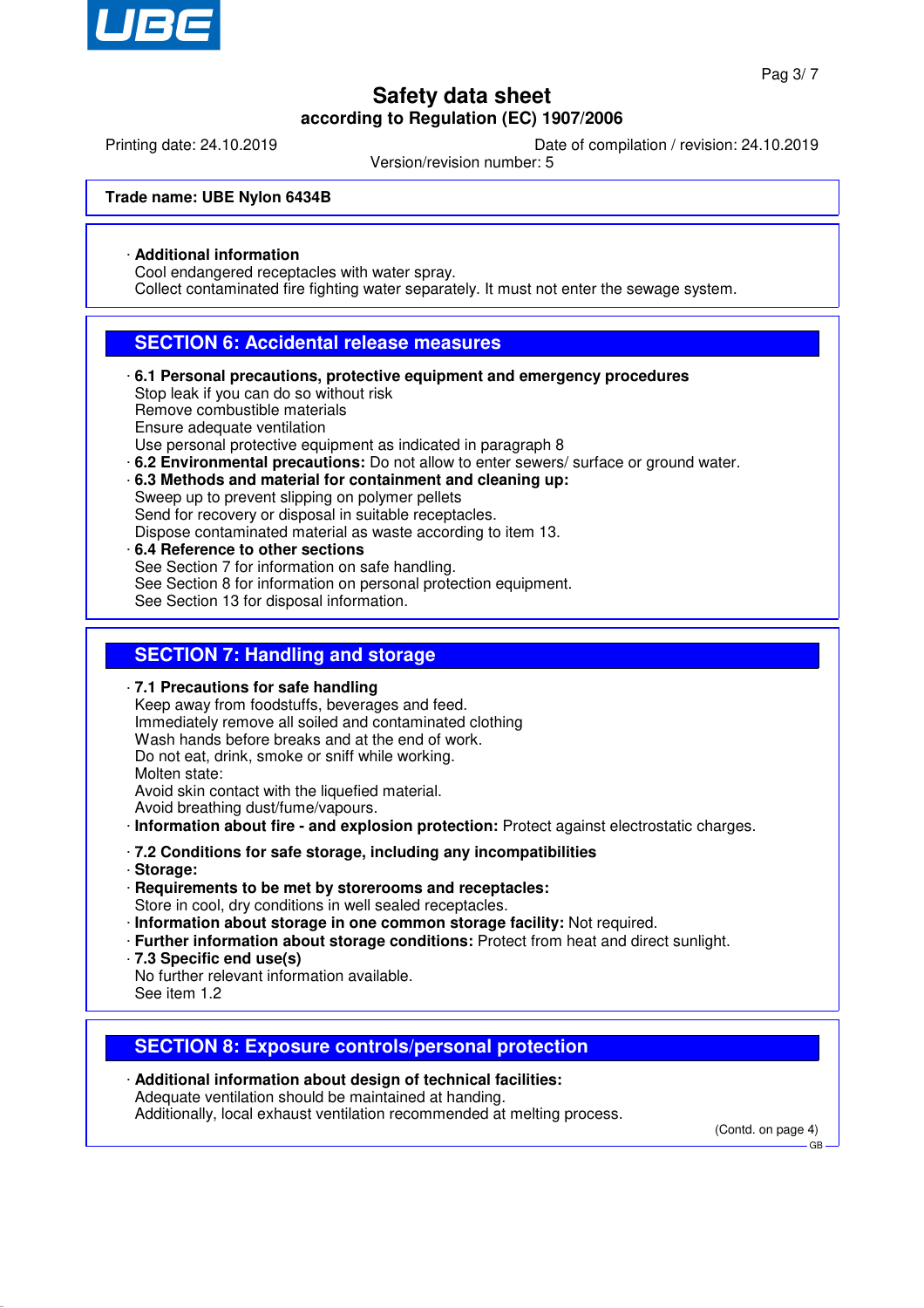

Printing date: 24.10.2019 Date of compilation / revision: 24.10.2019

Version/revision number: 5

| Trade name: UBE Nylon 6434B |
|-----------------------------|
|-----------------------------|

· **8.1 Control parameters** · **Ingredients with limit values that require monitoring at the workplace:** The product does not contain any relevant quantities of materials with critical values that have to be monitored at the workplace. · **Additional information:** The lists valid during the making were used as basis. · **8.2 Exposure controls** · **Personal protective equipment:** · **General protective and hygienic measures:** The usual precautionary measures are to be adhered to when handling chemicals. · **Respiratory protection:** Not necessary if room is well-ventilated. Use suitable respiratory protective device in case of insufficient ventilation. Molten state: Wear a respirator conforming to EN140 at least with Type A filter. · **Protection of hands:** Molten state: Protective gloves Heat protection gloves · **Material of gloves** Leather gloves · **Eye protection:** Safety glasses Safety goggles should be worn. At treating hot polymer or molten polymer, face shield should be recommended. · **Skin and body protection:** Protective work clothing · **Limitation and supervision of exposure into the environment** Prevent the material from spreading into the environment. **SECTION 9: Physical and chemical properties** · **9.1 Information on basic physical and chemical properties** · **General Information** · **Appearance:** Form: Pellets **Colour:** Transparent · **Odour:** Odourless<br> **Codour threshold:** Contract Modur Contract Modur Contract Modurless · Odour threshold: · **pH-value:** Not applicable because it is a solid mixture · **Change in condition Melting point/freezing point:** 183-193 °C **Initial boiling point and boiling range:** Not determined for mixture. · **Flash point:** Not determined for mixture.

(Contd. on page 5)

GB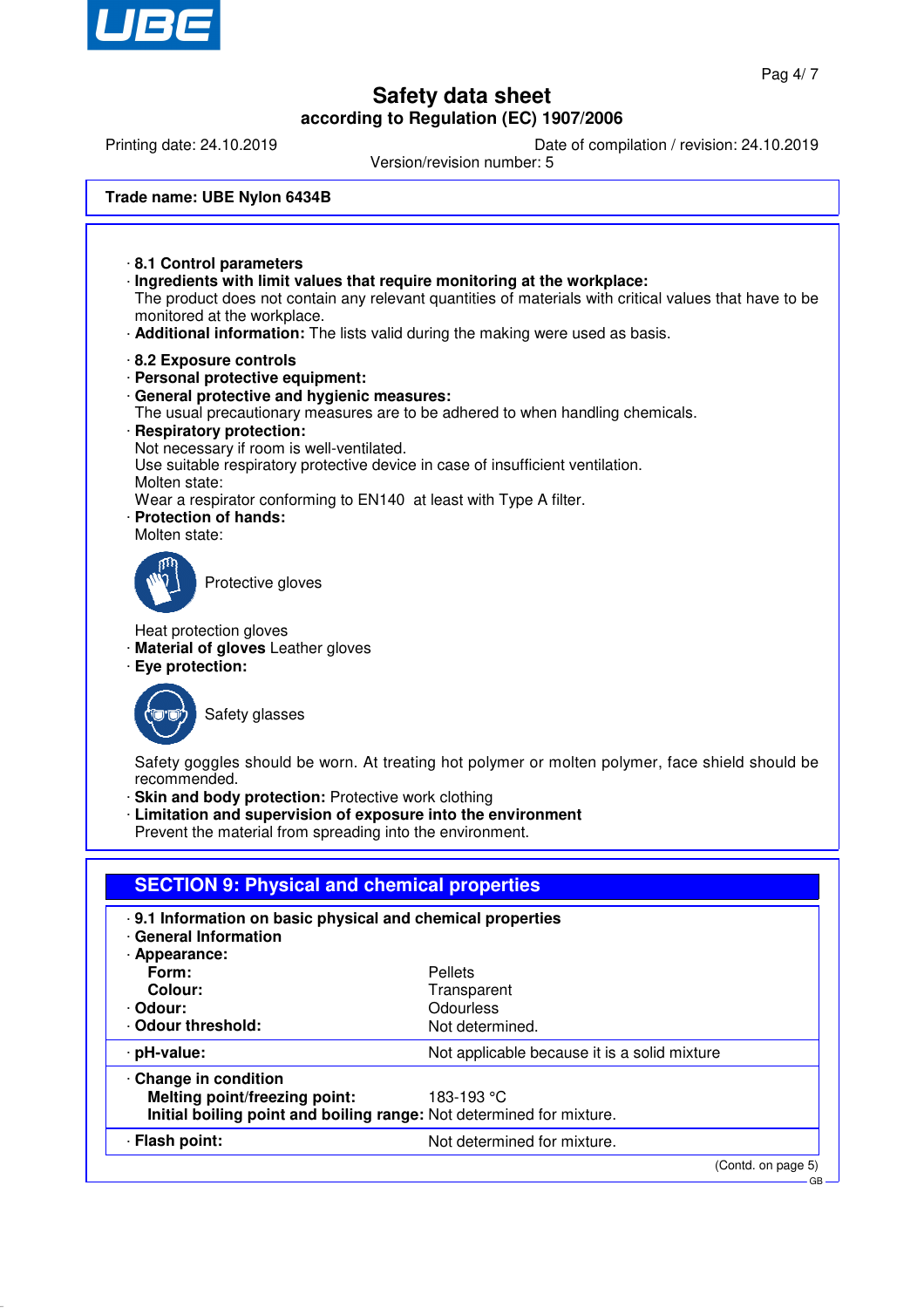

Printing date: 24.10.2019 Date of compilation / revision: 24.10.2019

Version/revision number: 5

**Trade name: UBE Nylon 6434B**

| · Flammability (solid, gas):              | Product is not flammable                      |
|-------------------------------------------|-----------------------------------------------|
| · Decomposition temperature:              | Not determined for mixture.                   |
| · Auto-ignition temperature:              | Not determined for mixture.                   |
| <b>Explosive properties:</b>              | Product does not present an explosion hazard. |
| <b>Explosion limits:</b>                  |                                               |
| Lower:                                    | Not determined for mixture.                   |
| Upper:                                    | Not determined for mixture.                   |
| · Vapour pressure:                        | Not applicable because it is a solid mixture  |
| ⋅ Density at 20 °C:                       | 1.00-1.15 $g/cm3$                             |
| · Vapour density                          | Not applicable because it is a solid mixture  |
| <b>Evaporation rate</b>                   | Not applicable because it is a solid mixture  |
| · Solubility in / Miscibility with        |                                               |
| water:                                    | Insoluble.                                    |
| · Partition coefficient: n-octanol/water: | Not determined for mixture.                   |
| · Viscosity:                              |                                               |
| Dynamic:                                  | 3.9-4.2 ml/g                                  |
| <b>Kinematic:</b>                         | Not applicable because it is a solid mixture  |
| . 9.2 Other information                   | No further relevant information available.    |

## **SECTION 10: Stability and reactivity**

- · **10.1 Reactivity** Stable under ordinary conditions of use and storage.
- · **10.2 Chemical stability**

Stable at environment temperature.

- The product is stable if stored and handled as prescribed/indicated
- · **Thermal decomposition / conditions to be avoided:** No decomposition if used according to specifications.
- · **10.3 Possibility of hazardous reactions**
- No hazardous reactions if stored and handled as prescribed/indicated.
- · **10.4 Conditions to avoid** Avoid heat, flames, sparks and other sources of ignition. Avoid high temperature
- · **10.5 Incompatible materials:** Oxidizing agents, acids, bases and reactive agents.
- · **10.6 Hazardous decomposition products:**
- Carbon monoxide and carbon dioxide Hydrogen cyanide (prussic acid)
- Ammonia

## **SECTION 11: Toxicological information**

- · **11.1 Information on toxicological effects**
- · **Acute toxicity** Based on available data, the classification criteria are not met.
- · **Primary irritant effect:**
- · **Skin corrosion/irritation** Not classified (Lack of data)
- · **Serious eye damage/irritation** Not classified (Lack of data)
- · **Respiratory or skin sensitisation** Not classified (Lack of data)

(Contd. on page 6)

GB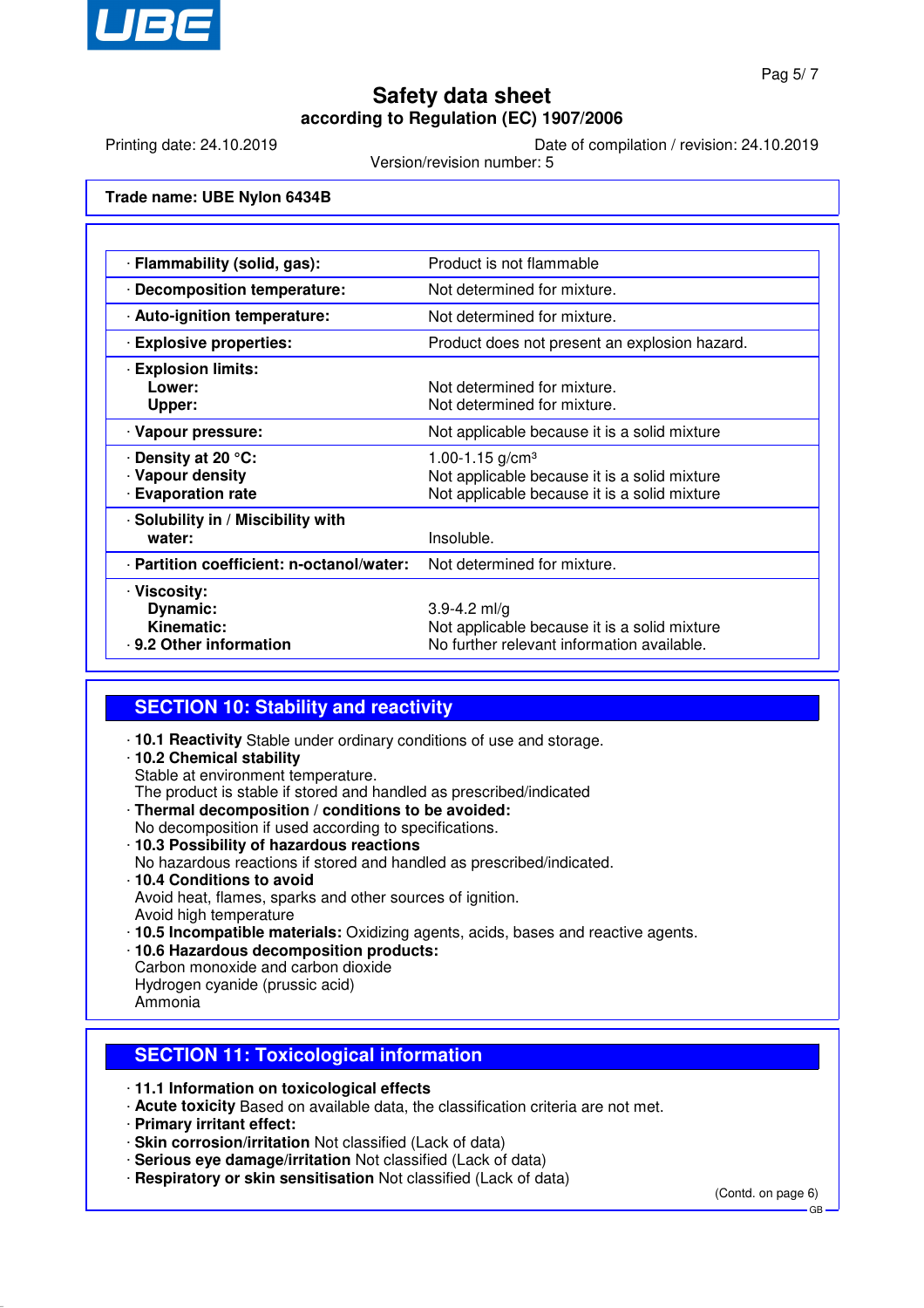

GB

## **Safety data sheet according to Regulation (EC) 1907/2006**

Printing date: 24.10.2019 Date of compilation / revision: 24.10.2019

Version/revision number: 5

#### **Trade name: UBE Nylon 6434B**

· **Other information (about experimental toxicology):**

Aspiration hazard: No further relevant information available.

#### · **CMR effects (carcinogenity, mutagenicity and toxicity for reproduction)** No further relevant information available.

· **Germ cell mutagenicity** Based on available data, the classification criteria are not met.

- · **Carcinogenicity** Based on available data, the classification criteria are not met.
- 
- · **Reproductive toxicity** Based on available data, the classification criteria are not met. · **STOT-single exposure** Based on available data, the classification criteria are not met.
- · **STOT-repeated exposure** Based on available data, the classification criteria are not met.
- · **Aspiration hazard** Based on available data, the classification criteria are not met.

### **SECTION 12: Ecological information**

- · **12.1 Toxicity**
- · **Aquatic toxicity:** No further relevant information available.
- · **12.2 Persistence and degradability** No further relevant information available.
- · **12.3 Bioaccumulative potential** No further relevant information available.
- · **12.4 Mobility in soil** No further relevant information available.
- · **12.5 Results of PBT and vPvB assessment**
- · **PBT:** Not applicable.
- · **vPvB:** Not applicable.
- · **12.6 Other adverse effects** No further relevant information available.

### **SECTION 13: Disposal considerations**

#### · **13.1 Waste treatment methods**

· **Recommendation**

Chemical residues generally count as special waste

Must not be disposed together with household garbage. Do not allow product to reach sewage system.

Disposal must be made according to official regulations.

- · **Uncleaned packaging:**
- · **Recommendation:**

Packaging may contain residues of the product and should be treated accordingly. Disposal must be made according to official regulations.

| <b>SECTION 14: Transport information</b>               |                                                                                  |  |  |
|--------------------------------------------------------|----------------------------------------------------------------------------------|--|--|
| $\cdot$ 14.1 UN-Number<br>· ADR, ADN, IMDG, IATA       | The substance is not classified under transport<br>regulations<br>Not applicable |  |  |
| 14.2 UN proper shipping name<br>· ADR, ADN, IMDG, IATA | The substance is not classified under transport<br>regulations<br>Not applicable |  |  |
| 14.3 Transport hazard class(es)                        | The substance is not classified under transport<br>regulations                   |  |  |
|                                                        | (Contd. on page 7)                                                               |  |  |